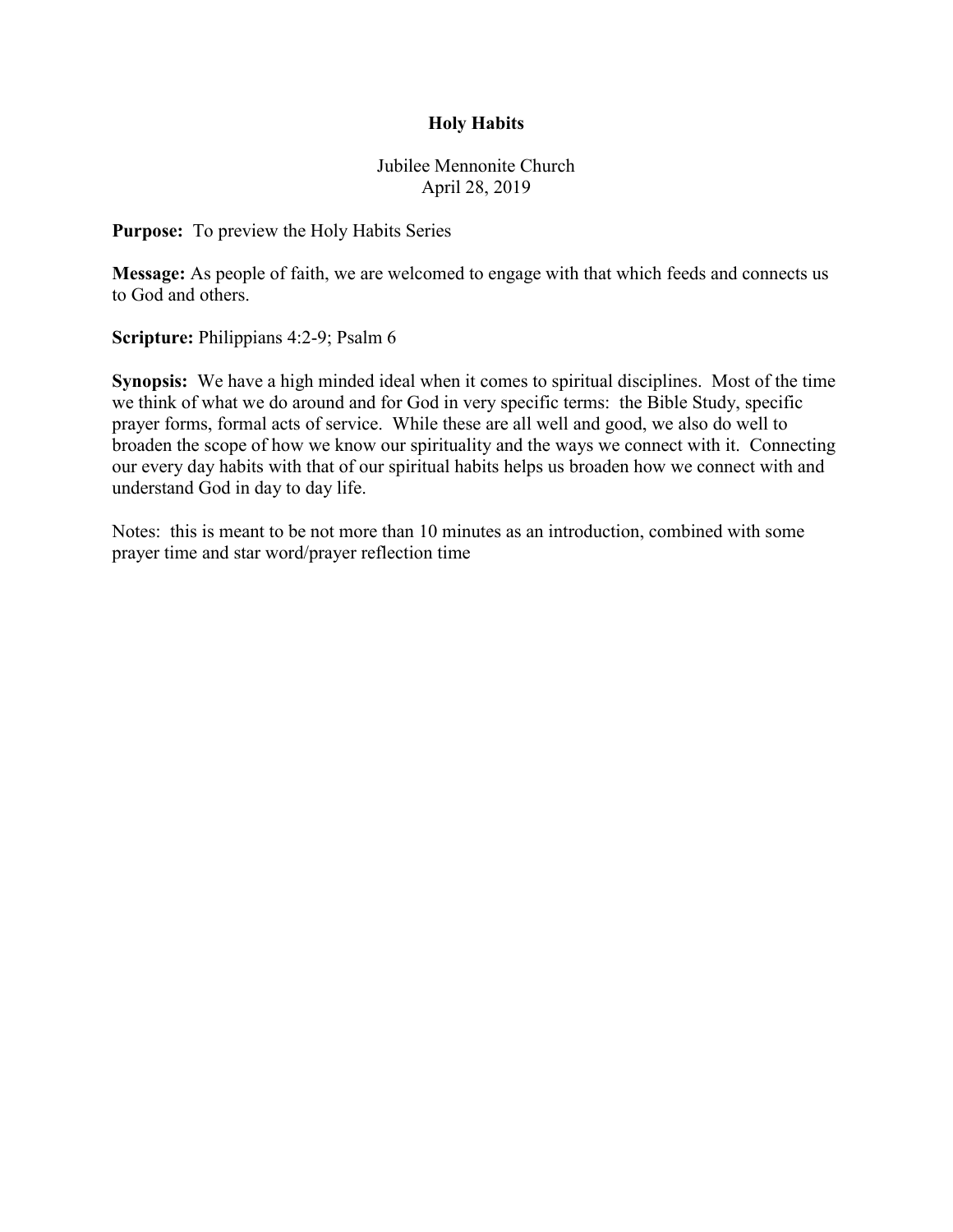Phillipians 4:2-9

Don't fret or worry. Instead of worrying, pray.

Let petitions and praises shape your worries into prayers, letting God know your concerns.

Before you know it, a sense of God's wholeness, everything coming together for good, will come and settle you down.

It's wonderful what happens when Christ displaces worry at the center of your life.

8–9

Summing it all up, friends,

I'd say you'll do best by filling your minds and meditating on things true, noble, reputable, authentic, compelling, gracious—

the best, not the worst; the beautiful, not the ugly; things to praise, not things to curse.

Put into practice what you learned from me, what you heard and saw and realized.

Do that, and God, who makes everything work together, will work you into his most excellent harmonies.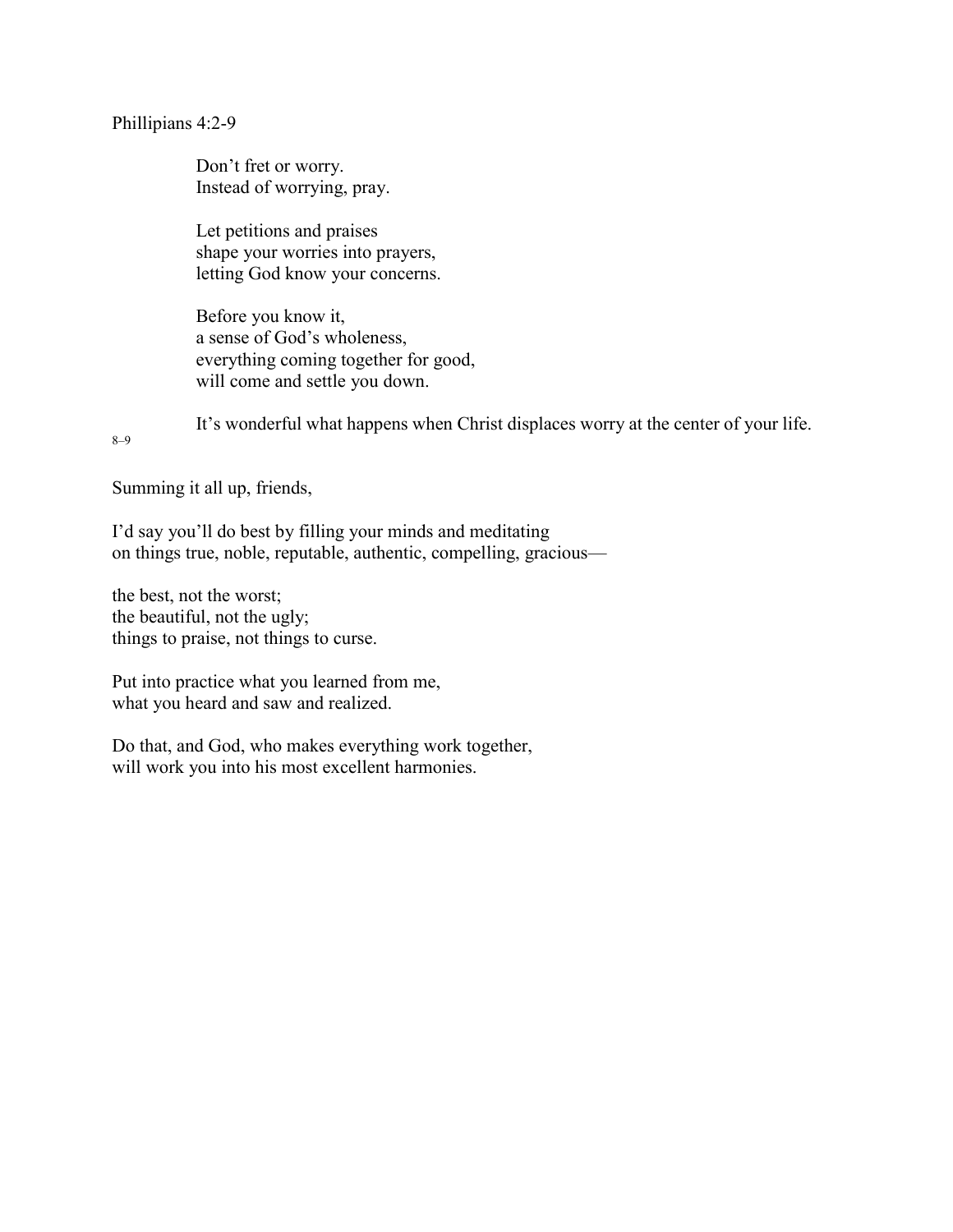Our habits define us. They set the routines and rhythms of our lives. Yet, they are the parts of our lives we are least likely to share with others. There is a fine line to be walked between a habit and obsession. Like the fact that I get ready each morning basically in the same order each day: shower, deodorant, brush hair, shave, brush teeth. More or less like clock work each day. I can't tell you why I function in this way—it is just how I go through the check off for morning tasks, perhaps maintaining the certainty of routine until my brain kicks in with a cup of coffee. Maybe its our way to work, what time and place that we take our coffee break in the morning, how we make our way through a grocery store (is it bread first or produce first), our habits make our lives, define our edges. One of the things of getting married at an older age is the number of times I look at Emily in the day-to-day stuff of living and stand amazed at how we do the small things of life so differently, having needed to both form habits independently of one another. Our habits very much a part of our lives, so much so that we are either a little bit embarrassed that our routines are as strong as they are

We are no different with our holy habits: those things that we do (or think we ought to do) when it comes to relating to and living out faith in our lives. We hold them closely, and guard them tightly, and generally don't talk about them too much because 1) they are habits they are ours and we reserve the way and means of how we live out our faith as a very individualistic thing and 2) they holy—they are the elevated ways and means that we relate to God within, and as such we are not terribly inclined to expose our Spiritual disciplines least we be found out to be lacking in our zeal, incomplete in our Spirituality, or otherwise not taking all of this sufficiently seriously to be good enough to be shared in public.

 But our habits, our rituals are important. Our Anabaptist tradition has often failed to remember that. We have so closely tied what we do in day-to-day life, our ethics, our decisions, our way of being, that we can forget that it is not by the things that we do that we become more like Christ. We can easily substitute the long list of proper ways of being for remembering why we live this way in the first place. The logic goes that if we were the holy church that we were called to be, we would remember that we are like Christ and we would not need any fancy pants rituals to remind us of that. We could do things in a way that would connect us to God. Yet, time and again, we need to be reminded that the things that we do—speak for peace, seek justice, share the gospel, live simply, love freely our neighbors as ourselves—are in and of themselves